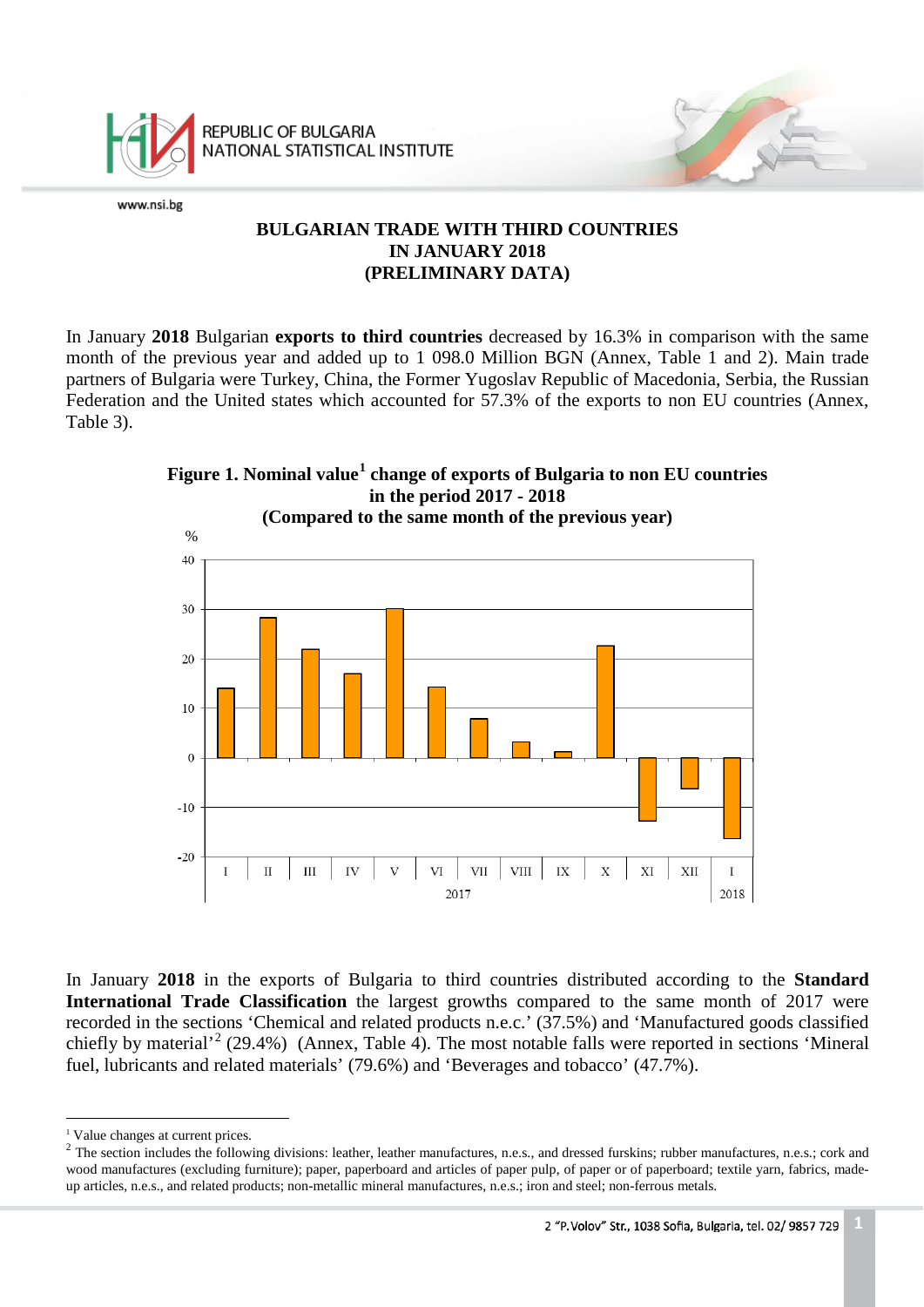

**Bulgarian imports from third countries** in January 2018 increased by 15.9% in comparison with the same month of the previous year and added up to 1 829.2 Million BGN (at CIF prices) (Annex, Table 1 and 2). The largest amounts were reported for the goods imported from the Russian Federation, Turkey, China and Serbia (Annex, Table 3).



# **Figure 2. Nominal value[1](#page-0-2) change of imports of Bulgaria to non EU countries in the period 2017 - 2018**

In January 2018 in the imports of Bulgaria from third countries distributed according to the **Standard International Trade Classification** the largest growths compared to the same month of 2017 were recorded in the sections 'Animals and vegetable oils, fats and waxes' (81.5%) and 'Machinery and transport equipment' (59.8%) (Annex, Table 4). Fall is observed only in sector 'Mineral fuel, lubricants and related materials'(22.3%).

**The foreign trade balance** of Bulgaria (export FOB - import CIF) **with third countries** in January 2018 was negative and added up to 731.2 Million BGN (Annex, Table 1). The trade balance at FOB/FOB prices (after elimination of transport and insurance costs on imports) was also negative and amounted to 593.9 Million BGN.

<span id="page-1-0"></span> $\frac{1}{1}$  $<sup>1</sup>$  Value changes at current prices.</sup>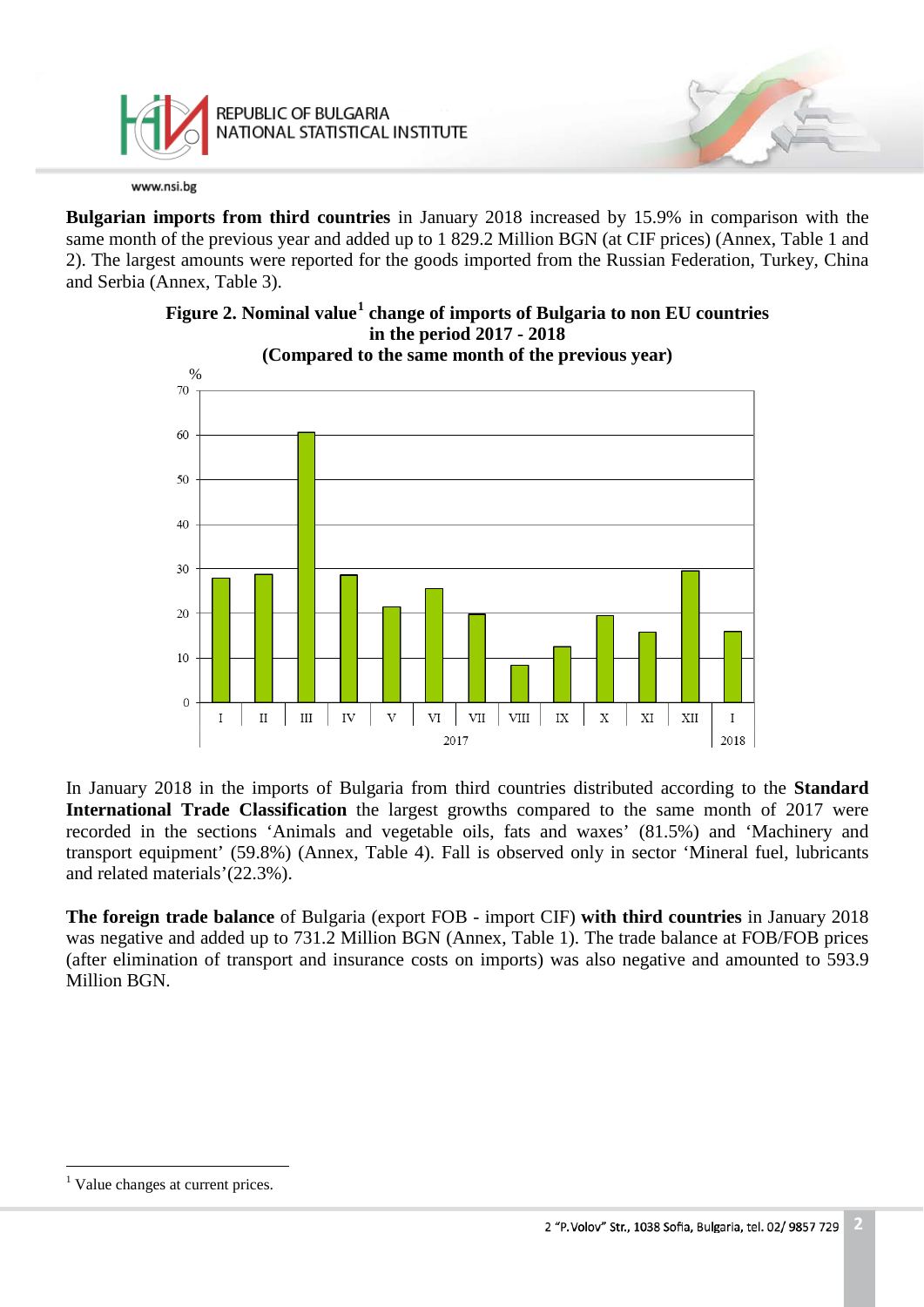

### **Bulgarian trade with third countries and EU - total**

In January 2018 the value of **all the goods exported** from Bulgaria amounted to 4 211.1 Million BGN and in comparison with the same month of the previous year the exports increased by 12.3% (Annex, Table 1 and 2).



### **Figure 3. Nominal value[1](#page-1-0) change of exports of Bulgaria in the period 2017 - 2018 (Compared to the same month of the previous year)**

The total value of **all the goods imported** in the country in January 2018 amounted to 5 044.3 Million BGN (at CIF prices), or by 19.3% more than the same month of 2017 (Annex, Table 1 and 2).

<span id="page-2-0"></span> $\frac{1}{\sqrt{2}}$  $<sup>1</sup>$  Value changes at current prices.</sup>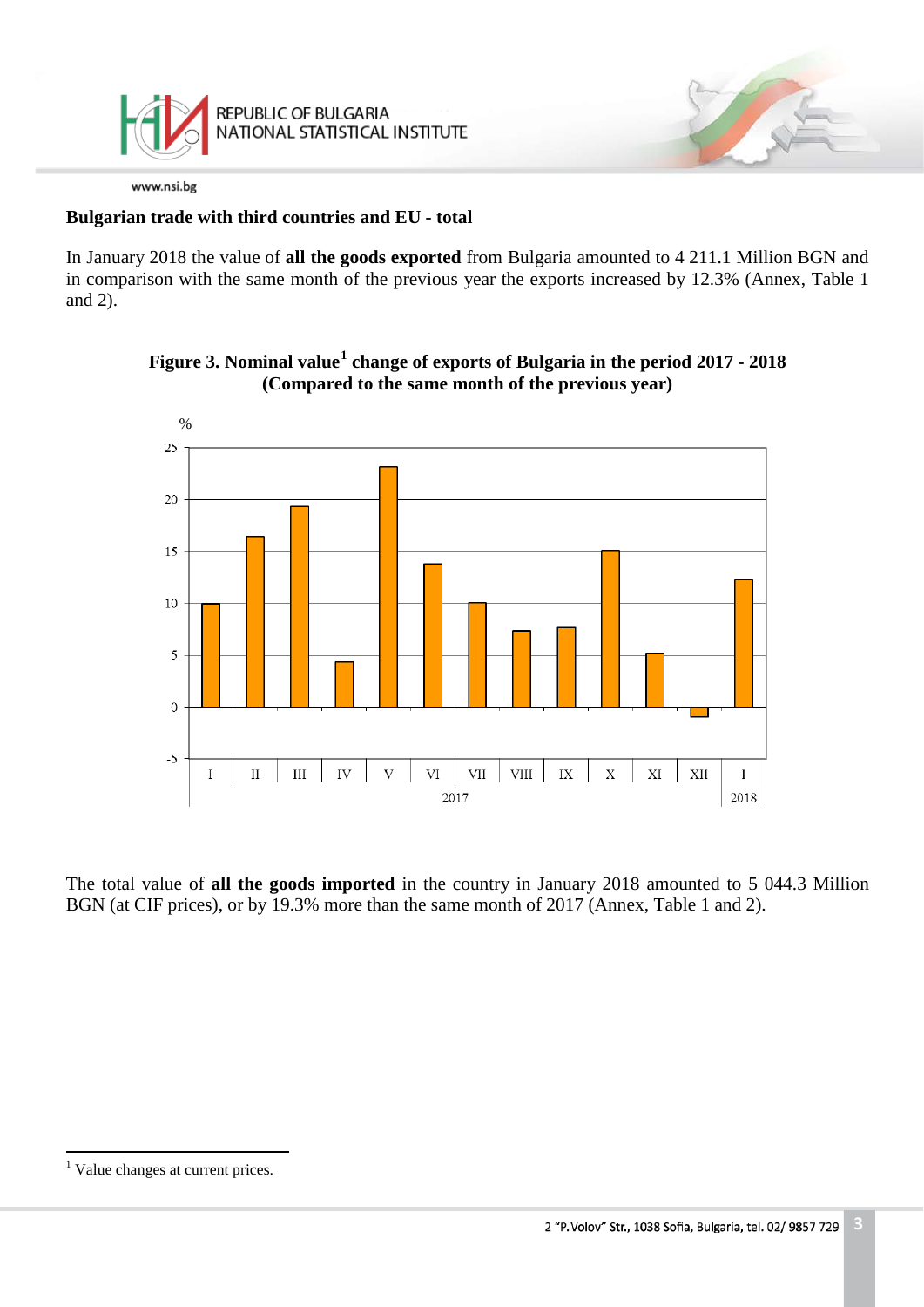





The **total foreign trade balance** (exports FOB - import CIF) was negative in January 2018 and amounted to 833.2 Million BGN (Annex, Table 1 and 2). At FOB/FOB prices (after elimination of transport and insurance costs on imports) in January 2018 the total foreign trade balance was also negative and added up to 535.2 Million BGN.

 $\frac{1}{\sqrt{2}}$ <sup>1</sup> Value changes at current prices.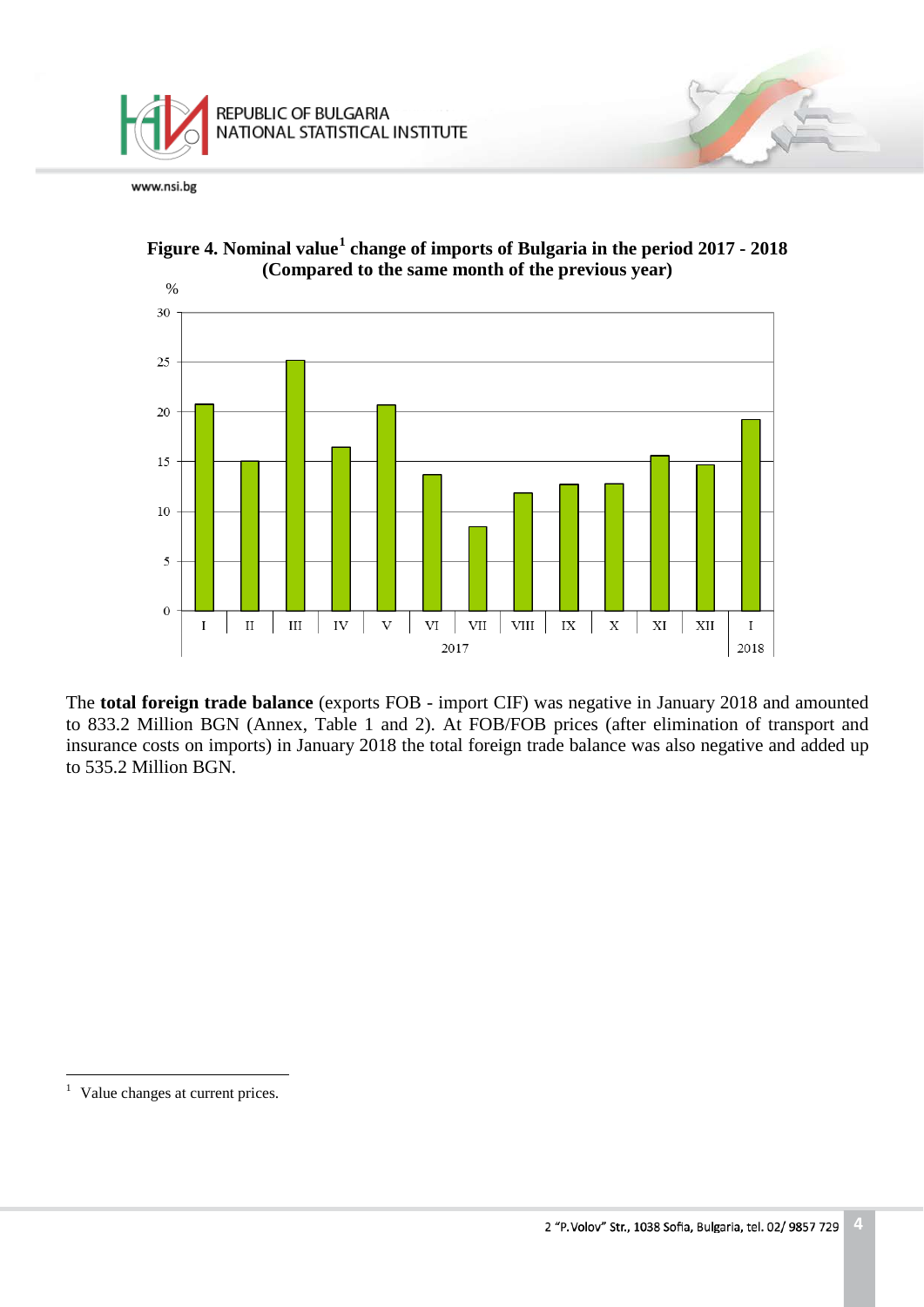



**Annex**

**Table 1**

## **Exports, imports and trade balance of Bulgaria in January 20171 and 20181 by months**

|                       |                      |        |        |                      |        |               |                  |        |        |                         |          |          |                                              |         | (Million BGN) |
|-----------------------|----------------------|--------|--------|----------------------|--------|---------------|------------------|--------|--------|-------------------------|----------|----------|----------------------------------------------|---------|---------------|
|                       | <b>Exports - FOB</b> |        |        | <b>Imports - CIF</b> |        |               | $Imports - FOB2$ |        |        | Trade balance - FOB/CIF |          |          | <b>Trade balance - <math>FOB/FOB2</math></b> |         |               |
| <b>Months/Periods</b> | Total                | EU     | Non EU | Total                | EU     | <b>Non EU</b> | Total 1          | EU     | Non EU | <b>Total</b>            | EU       | Non EU   | Total                                        | EU      | Non EU        |
| I.2017                | 3750.5               | 2438.4 | 1312.1 | 4229.9               | 2652.  | 1577.8        | 3944.3           | 2480.5 | 1463.8 | $-479.4$                | $-213.7$ | $-265.7$ | $-193.8$                                     | $-42.1$ | $-151.7$      |
|                       |                      |        |        |                      |        |               |                  |        |        |                         |          |          |                                              |         |               |
| I.2018                | 4211.                | 3113.1 | 1098.0 | 5044.3               | 3215.1 | 1829.2        | 4746.3           | 3054.4 | 1691.9 | $-833.2$                | $-102.0$ | $-731.2$ | $-535.2$                                     | 58.7    | $-593.9$      |

<sup>1</sup> Data are preliminary as of 13-th March 2018.

<sup>2</sup> By data of BNB for the transport costs.

#### **Table 2**

#### **Value changes of exports and imports of Bulgaria in January 2018<sup>1</sup> compared to the same month of the previous year**

|                       |               |                      |               |              |                      |                      |              |      | (Per cent)    |
|-----------------------|---------------|----------------------|---------------|--------------|----------------------|----------------------|--------------|------|---------------|
| <b>Months/Periods</b> |               | <b>Exports - FOB</b> |               |              | <b>Imports - CIF</b> | <b>Imports - FOB</b> |              |      |               |
|                       | <b>Total</b>  | EU                   | <b>Non EU</b> | <b>Total</b> | EU                   | <b>Non EU</b>        | <b>Total</b> | EU   | <b>Non EU</b> |
|                       | 122<br>ن که 1 | 27.7                 | $-16.3$       | 19.3         | 21.2                 | 15.9                 | 20.3         | 23.1 | 15.6          |

<sup>1</sup> Data are preliminary as of 13-th March 2018.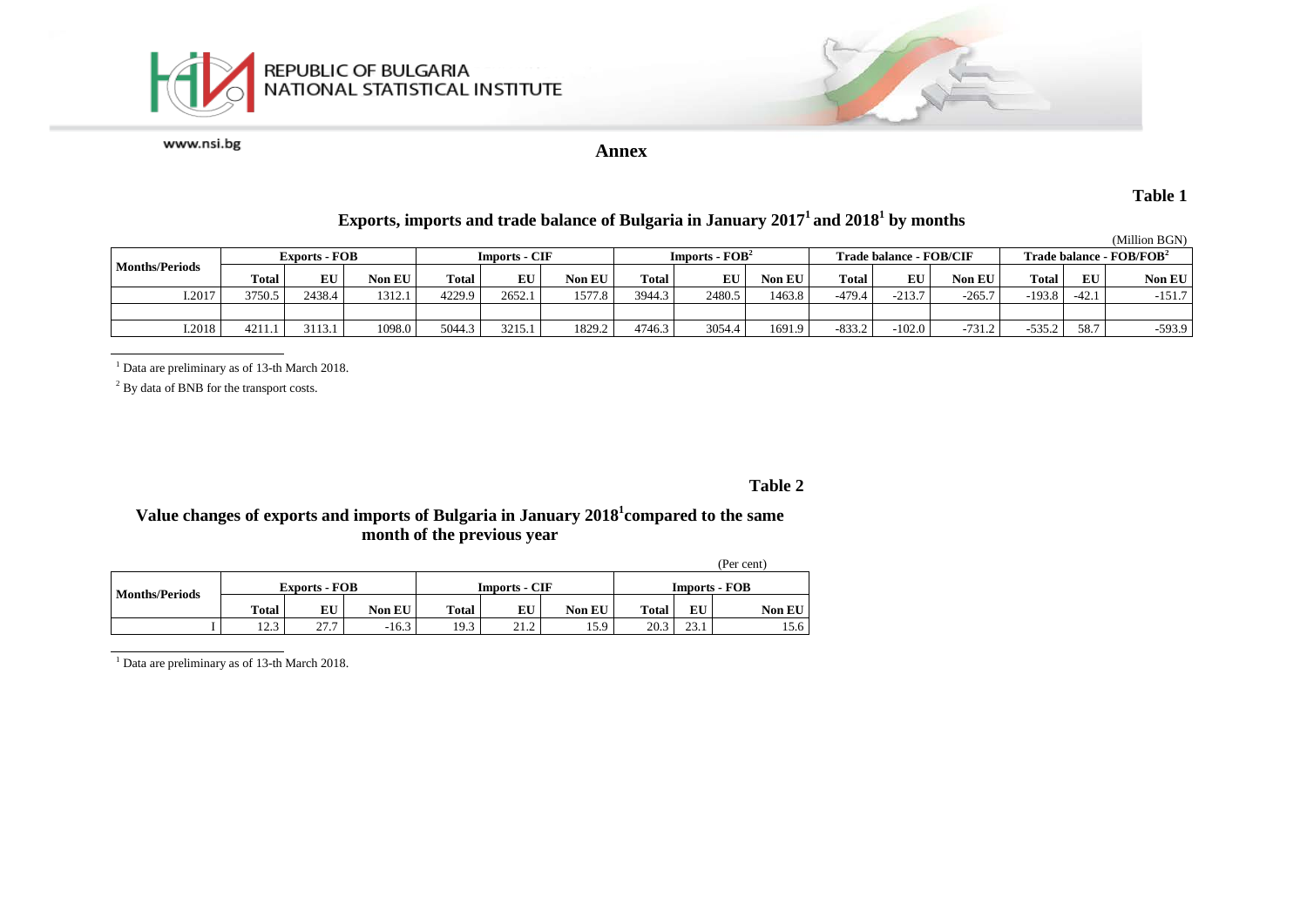



### **Table 3 Еxports, imports and trade balance of Bulgaria with main non EU partner countries1 in January 20172 and 20182**

|                                          |                    | <b>Exports - FOB</b> |                                                            |                    | <b>Imports - CIF</b> | Trade balance -<br><b>FOB/CIF</b>                          |                    |          |
|------------------------------------------|--------------------|----------------------|------------------------------------------------------------|--------------------|----------------------|------------------------------------------------------------|--------------------|----------|
|                                          | 2017               | 2018                 | <b>Change</b><br>compared                                  | 2017               | 2018                 | <b>Change</b><br>compared                                  | 2017               | 2018     |
| <b>Countries</b>                         | <b>Million BGN</b> |                      | to the<br>same<br>period of<br>the<br>previous<br>year - % | <b>Million BGN</b> |                      | to the<br>same<br>period of<br>the<br>previous<br>year - % | <b>Million BGN</b> |          |
| <b>Third countries -total</b>            | 1312.1             | 1098.0               | $-16.3$                                                    | 1577.8             | 1829.2               | 15.9                                                       | $-265.7$           | $-731.2$ |
| of which:                                |                    |                      |                                                            |                    |                      |                                                            |                    |          |
| Albania                                  | 6.4                | 15.5                 | 142.2                                                      | 3.0                | 1.3                  | $-56.7$                                                    | 3.4                | 14.2     |
| Bosnia and Herzegovina                   | 8.5                | 10.2                 | 20.0                                                       | 5.0                | 2.1                  | $-58.0$                                                    | 3.5                | 8.1      |
| <b>Brazil</b>                            | 1.6                | 2.6                  | 62.5                                                       | 3.5                | 3.3                  | $-5.7$                                                     | $-1.9$             | $-0.7$   |
| Canada                                   | 4.9                | 6.5                  | 32.7                                                       | 5.5                | 16.8                 | 205.5                                                      | $-0.6$             | $-10.3$  |
| China                                    | 102.4              | 106.9                | 4.4                                                        | 168.5              | 259.1                | 53.8                                                       | $-66.1$            | $-152.2$ |
| Egypt                                    | 131.1              | 6.5                  | $-95.0$                                                    | 20.8               | 12.4                 | $-40.4$                                                    | 110.3              | $-5.9$   |
| Former Yugoslav Republic of<br>Macedonia | 51.8               | 65.8                 | 27.0                                                       | 41.9               | 51.3                 | 22.4                                                       | 9.9                | 14.5     |
| Georgia                                  | 12.3               | 16.9                 | 37.4                                                       | 31.3               | 41.6                 | 32.9                                                       | $-19.0$            | $-24.7$  |
| Gibraltar                                | 27.0               | 0.2                  | $-99.3$                                                    | 0.0                | 0.0                  |                                                            | 27.0               | 0.2      |
| India                                    | 42.3               | 11.4                 | $-73.0$                                                    | 22.4               | 35.6                 | 58.9                                                       | 19.9               | $-24.2$  |
| Indonesia                                | 5.0                | 4.1                  | $-18.0$                                                    | 8.0                | 9.2                  | 15.0                                                       | $-3.0$             | $-5.1$   |
| Iran, Islamic Republic of                | 8.4                | 9.8                  | 16.7                                                       | 59.7               | 6.4                  | $-89.3$                                                    | $-51.3$            | 3.4      |
| Israel                                   | 8.2                | 9.6                  | 17.1                                                       | 7.9                | 6.1                  | $-22.8$                                                    | 0.3                | 3.5      |
| Japan                                    | 4.1                | 5.8                  | 41.5                                                       | 12.8               | 20.1                 | 57.0                                                       | $-8.7$             | $-14.3$  |
| Kazakhstan                               | 1.4                | 6.4                  | 357.1                                                      | 4.2                | 1.7                  | $-59.5$                                                    | $-2.8$             | 4.7      |
| Korea, Republic of                       | 3.8                | 5.5                  | 44.7                                                       | 17.2               | 26.5                 | 54.1                                                       | $-13.4$            | $-21.0$  |
| Libya                                    | 0.2                | 8.4                  | 4100.0                                                     | 2.6                | 4.0                  | 53.8                                                       | $-2.4$             | 4.4      |
| Morocco                                  | 11.0               | 3.8                  | -65.5                                                      | 12.5               | 15.8                 | 26.4                                                       | $-1.5$             | $-12.0$  |
| Namibia                                  | 25.8               | 23.8                 | $-7.8$                                                     | 0.0                | 0.0                  |                                                            | 25.8               | 23.8     |
| Norway                                   | 1.2                | 5.4                  | 350.0                                                      | 3.2                | 3.1                  | $-3.1$                                                     | $-2.0$             | 2.3      |
| Peru                                     | 0.4                | 5.0                  | 1150.0                                                     | $7.0\,$            | 0.7                  | $-90.0$                                                    | $-6.6$             | 4.3      |
| <b>Russian Federation</b>                | 40.9               | 59.4                 | 45.2                                                       | 513.6              | 487.7                | $-5.0$                                                     | $-472.7$           | $-428.3$ |
| Serbia                                   | 57.9               | 63.2                 | 9.2                                                        | 77.7               | 97.6                 | 25.6                                                       | $-19.8$            | $-34.4$  |
| Singapore                                | 38.9               | 29.2                 | $-24.9$                                                    | 6.0                | 9.4                  | 56.7                                                       | 32.9               | 19.8     |
| South Africa                             | 3.5                | 11.7                 | 234.3                                                      | 1.7                | 10.2                 | 500.0                                                      | 1.8                | 1.5      |
| Switzerland                              | 8.1                | 25.1                 | 209.9                                                      | 24.5               | 29.5                 | 20.4                                                       | $-16.4$            | $-4.4$   |
| Syrian Arab Republic                     | 9.9                | 1.5                  | $-84.8$                                                    | 0.0                | 0.3                  | $\mathbf X$                                                | 9.9                | 1.2      |
| Taiwan                                   | 1.8                | 3.8                  | 111.1                                                      | 18.5               | 18.9                 | 2.2                                                        | $-16.7$            | $-15.1$  |
| Turkey                                   | 348.4              | 279.4                | $-19.8$                                                    | 283.0              | 291.9                | 3.1                                                        | 65.4               | $-12.5$  |
| Ukraine                                  | 4.2                | 21.5                 | 411.9                                                      | 41.8               | 69.2                 | 65.6                                                       | $-37.6$            | -47.7    |
| <b>United Arab Emirates</b>              | 40.0               | 19.6                 | $-51.0$                                                    | 6.7                | 6.2                  | $-7.5$                                                     | 33.3               | 13.4     |
| <b>United States</b>                     | 36.9               | 54.4                 | 47.4                                                       | 29.7               | 88.4                 | 197.6                                                      | 7.2                | $-34.0$  |
| Viet-Nam                                 | 2.1                | 3.5                  | 66.7                                                       | 7.0                | 10.4                 | 48.6                                                       | $-4.9$             | $-6.9$   |

<sup>1</sup> Partner country:

- In case of exports (or dispatches) is the country (or Member State) of final destination of the goods.

- In case of imports (or arrivals) is the country (or Member State) of consignment of the goods.

<sup>2</sup> Data are preliminary as of 13-th March 2018.

"x" - category not applicable.

"-" - no case.